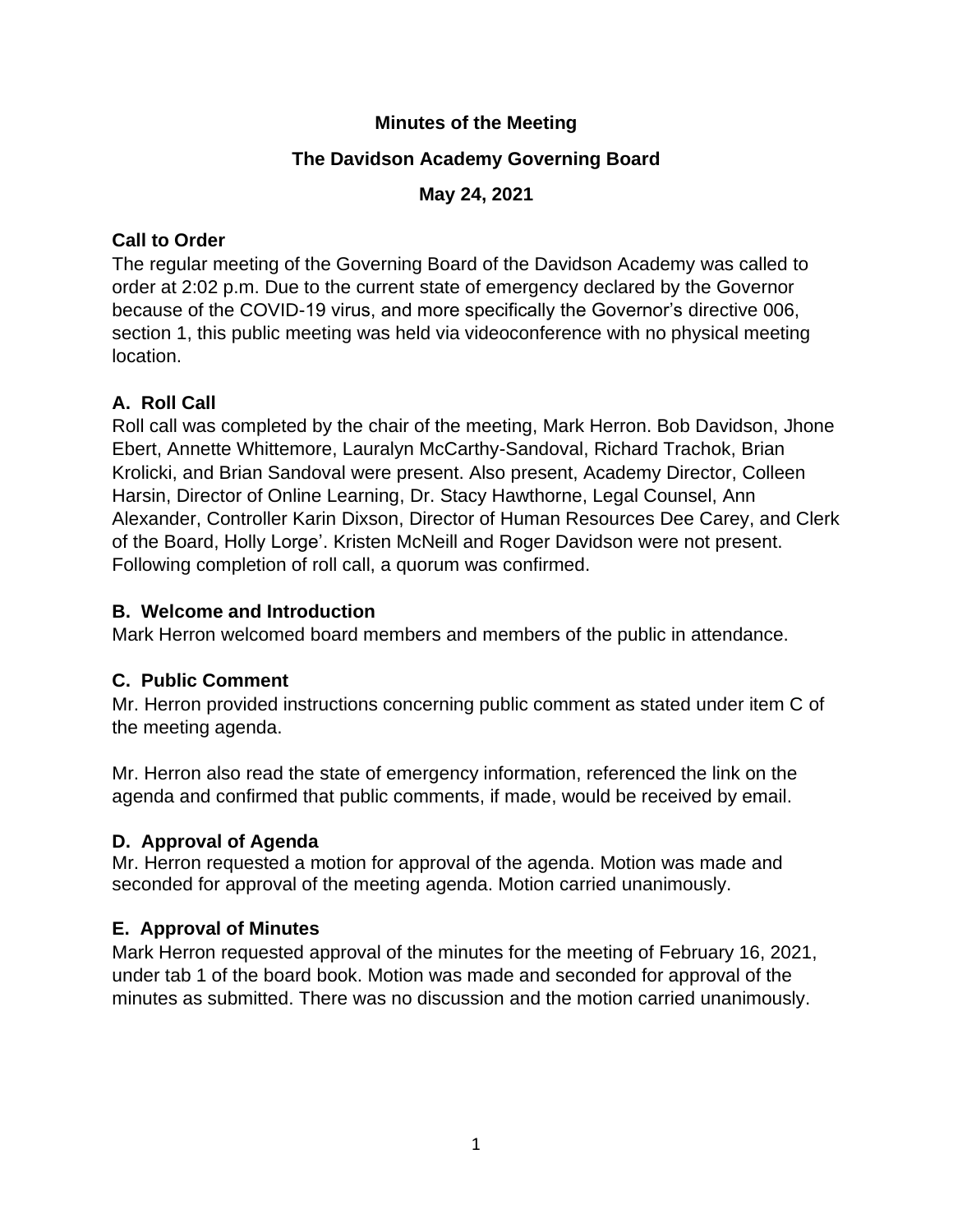#### **F. Reports**

## **1. Academy Director**

### **a. General Program Updates**

Davidson Academy Director, Colleen Harsin, began her report by directing board members to tab 2 of the board book displaying the application and assessment information for 2021-2022 school year enrollment. As of May 18, 90 applications were completed. Ms. Harsin shared that 43 applications were accepted, which is near the typical 50% acceptance rate. Of the 43 accepted applicants, 26 are in-state residents, 17 are out-of-state residents. Ms. Harsin shared that there will be 19 female and 24 male students.

Ms. Harsin continued her report with tab 2 of the board book for a summary of student in-person attendance at the Academy. Ms. Harsin mentioned that the distance learning option for the Reno campus Academy students was very robust and successful. As such, many students completed the school year entirely online. Accessing the distance learning option for all students in the case of weather-related issues that would have impacted in-person attendance resulted in no days missed on the school calendar and the ability of the Academy to end the school year on time with no contingency days. Ms. Harsin added that with more teachers in the Academy building having had COVID-19 vaccinations, students who returned for in-person instruction increased during the spring semester, with an average of 14 students and a range of nine to 29 throughout each day since the previous board meeting.

Ms. Harsin also shared the last day of school activities at Rancho San Rafael Regional Park had 99 students in attendance out of 156. The students enjoyed a fun day at the park with masks on and proper social distancing, games and yearbook signing.

Ms. Harsin reported that the standardized testing in the spring ran as scheduled. The SBAC test was taken by  $6<sup>th</sup>$ ,  $7<sup>th</sup>$ ,  $8<sup>th</sup>$  graders, and the high school science exam was taken by eligible  $9<sup>th</sup>$  and 10<sup>th</sup> graders. Students had the ability to decline or withdraw from the testing due to COVID-19 concerns. Participant and non-participant numbers are shown in tab 2.

Ms. Harsin focused the board's attention to the recent mid-year parent survey in tab 2, noting that it is meaningful for the Academy staff to hear from individual families on what has worked well, what could be improved upon, and if an individual would like to set up a meeting time to discuss further. Ms. Harsin added that any identifying or personal information in the survey was redacted for board meeting purposes to assure anonymity of the individuals filling out the survey. Forty-four individuals completed the mid-year parent survey. A year-end survey and student course survey have gone out to parents and students to be completed by June 1<sup>st</sup>, results of which will help with fall planning for the coming school year. Lauralyn McCarthy-Sandoval commented that this survey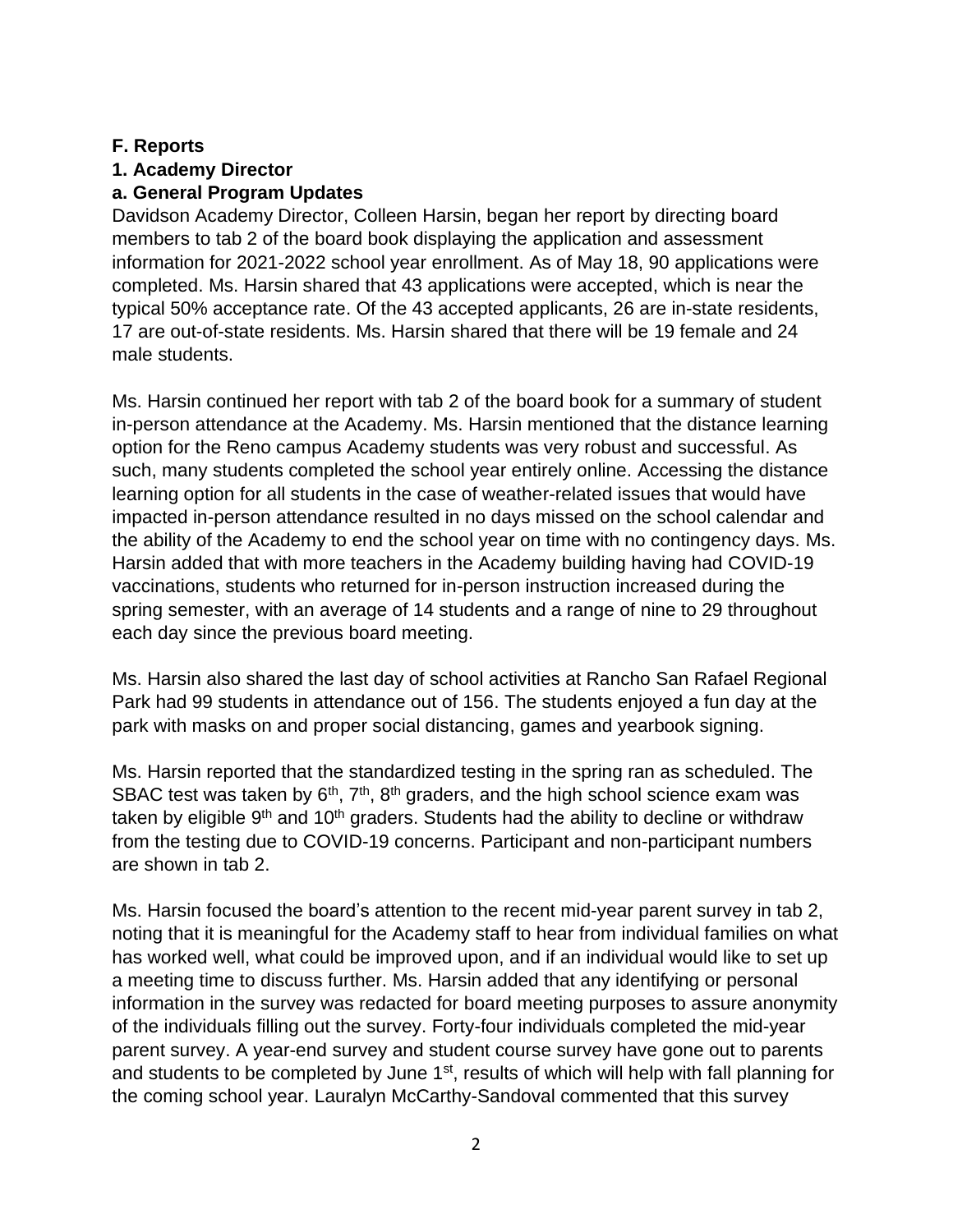showed positive and constructive feedback from parents. Jhone Ebert also added that she enjoyed reading the comments including a "kudos" to Academy teacher Mr. Powell on the positive comments from parents and students.

Bob Davidson asked Ms. Harsin if the Academy was operating under the same COVID rules as the University, and moving forward will UNR and the Academy still have the same rules? Ms. Harsin responded there are two primary entities to consider, and the Academy was and is consistent with UNR, while also being consistent with the plan presented to the Department of Education.

Ms. Harsin now directed the board's attention to tab 3 regarding the NRS388C.120(5) Report. This report is due March 1<sup>st</sup> of every odd-numbered year. This report was put together by Ms. Harsin and Dr. Hawthorne. All board members were copied/cc'd on this report.

Ms. Harsin discussed tab 4 regarding the approved application to operate an alternate schedule. Ms. Harsin thanked Superintendent Ebert and her staff for approving the 2021-2022 school calendar quickly enough to be included in the board book. Ms. Harsin confirmed the Academy will run on the University calendar of 153 days and will continue to use Zoom to run synchronous online sessions as needed to minimize the need for use of contingency days.

Tab 5 was shared by Ms. Harsin noting the college admissions cycle of 2020-2021 and senior updates. Ms. Harsin thanked President Sandoval's office for making an in-person senior graduation possible on May 8<sup>th</sup> in the Joe Crowley ballroom. This allowed each of the 39 seniors to invite two guests for in-person attendance. The commencement ceremony was live-streamed and recorded, which allowed family and friends who could not attend to view the ceremony from other locations. Family photos were also enjoyed on graduation day with parents, family members, and even a family pet. Ms. Harsin commented the goal was to make all seniors feel celebrated at this time of year.

Ms. Harsin stated the admission cycle for colleges has been impacted by the pandemic. Davidson Academy seniors from both campuses completed a total of 484 college application submissions to a total number of 143 colleges and universities. Tab 5 showed in detail total numbers of acceptances, wait lists, denials, deferrals, and a list of schools to which Academy students were accepted. Ms. Harsin noted that applications went up across the country and that there were some surprises, commenting that the number of students placed on wait lists is higher than usual, as are the number of students denied admission. The Academy's counselors do follow-up with colleges and universities on behalf of the students to get the most information they can so they can advise accordingly. Ms. Harsin told board members she has been in regular communication with Dean Matthew Means from the UNR Honors College and that he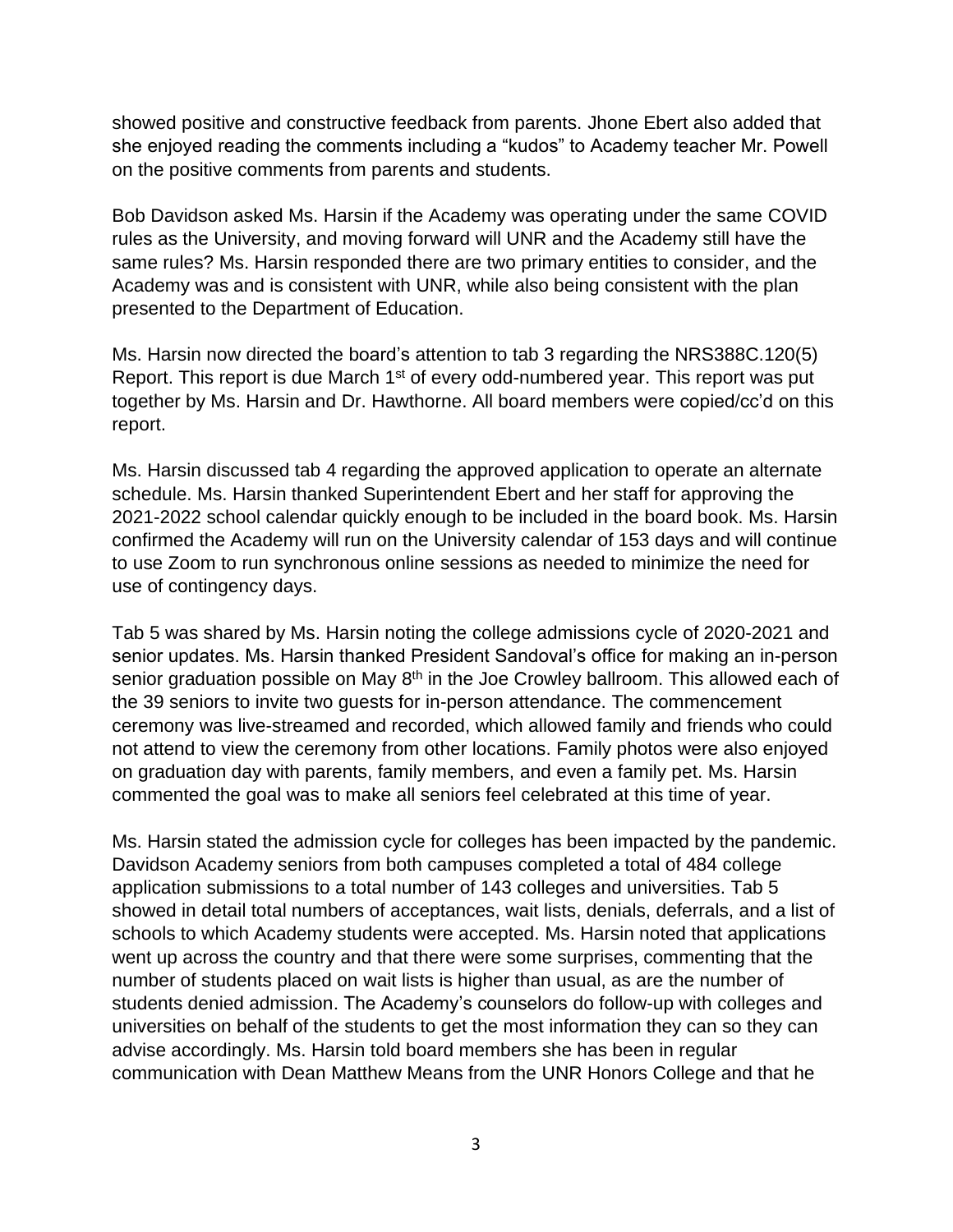has done a great job reaching out to Davidson Academy students, answering questions and guiding them as needed.

Brian Krolicki pointed out that there were schools new to the list of those to which Davidson Academy students have been accepted, including the University of Edinburgh and University of Hawaii at Manoa. Ms. Harsin noted that the schools students ultimately attend are based on family decisions and discussions depending on scholarships, tuition, perceived return on investment, and other factors in addition to the overall quality of fit with the institution. Bob Davidson also commented that among private universities, expenses have grown and that for a lot of families different equations are being considered now than in the past. Brian Krolicki commented to Brian Sandoval that it was a good recruiting year for UNR, and congratulations. Stacy Hawthorne added that an online student that has been with them since the very beginning, lives in Sparks and will be attending the Honors College at UNR and is excited to now attend in-person campus studies for the first time in the fall.

# **2. Director of Online Learning**

## **a. General Program Updates**

Director of Online Learning, Stacy Hawthorne began her report and referred board members to tab 6 of the board book to give an update on the application process for 2021-22 admissions. Dr. Hawthorne shared that 300 applications were received this year, 40 more than last year. The number of applications from males outpaced the applications of females this year. The average age of applicants was 12.9, which is younger than previous years. Dr. Hawthorne highlighted that 171 students were assessed, a 185% increase from last year. Of those assessed, 57 students were accepted and 47 completed their Intent to Enroll forms. Thus, the Online campus is expecting 47 new students.

Dr. Hawthorne continued with tab 6 commenting that the majority of the new students are 8<sup>th</sup> grade-by-age. Dr. Hawthorne stated the acceptance rate was down this year (33%) compared to last year (50%). She attributed this to the increased number of applications by younger students who are not quite ready for Davidson Academy level work. Many of these students, were offered enrollment at Davidson Explore, an online program specifically geared for younger students that is run through the Davidson Institute.

Dr. Hawthorne shared a bar chart showing the number of students in each age-based grade. Richard Trachok asked Dr. Hawthorne why the chart showed a drop-off for students at the 11<sup>th</sup> and 12<sup>th</sup> grade-by-age level. Dr. Hawthorne replied that applicants are rarely accepted at the upper grade levels, and that students had not aged up to the upper grade levels yet. Bob Davidson also noted that the Online campus is finishing its fourth year old and the students are working and expected to see more students in upper age-based grades over the next three years. Mr. Davidson added that the Online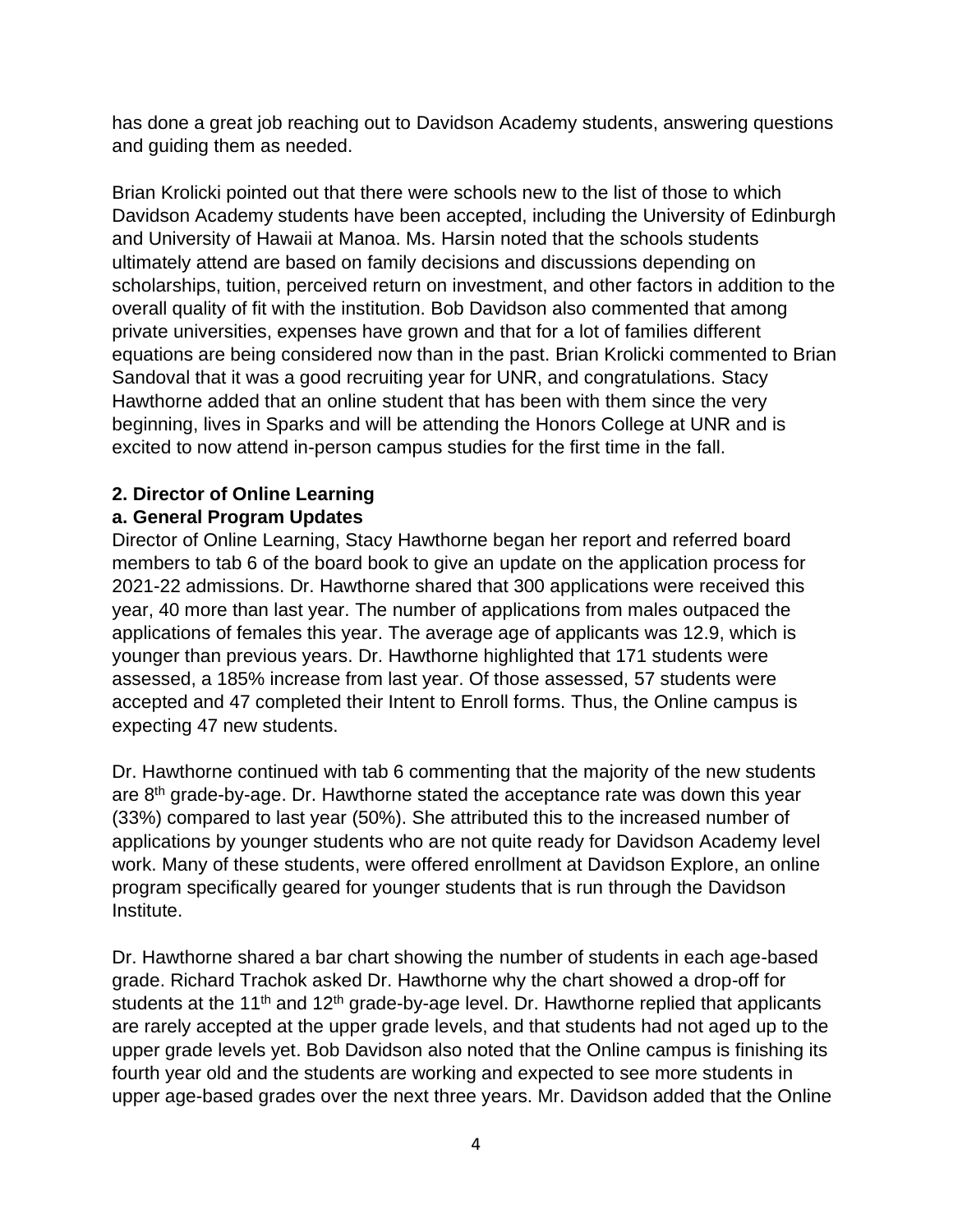campus started with around 20 students so only few students are reaching the upper ag-based grade levels from the early admissions at this time. Ms. Harsin added that there are fewer applicants across both campuses for new, incoming students in their later high school years. Once a student is engaged in their high school years elsewhere, staying at that school may be more reasonable for them. Parents are more likely to apply on behalf of their child at points when they would already be changing schools, such as moving from elementary to middle school or from middle to high school. Dr. Hawthorne explained that the Academy's required 28 credits for graduation are more than other public schools, thus making it harder for applicants looking to change schools late in their high school careers.

Dr. Hawthorne noted that the Online campus plans to add a new English course in 2022-23. This new course, at the early end of the English course sequence, will open opportunities for more younger students to be accepted in future years.

Dr. Hawthorne highlighted some of the social events that recently took place. These events included Senior night, the first school play for the Online campus, and the premier of "DAO, The Album." This album, written, composed, and performed by Online campus students describes all aspects of student life at DAO.

Dr. Hawthorne discussed a new program for 2021-22. This program was designed to help ensure that the Online campus maintains the level of personalization of a small school despite the growing enrollment. The new program, Oracle, is a modified version of an advisory program which is designed to support students' academic and socialemotional needs. Advisory programs are well known for their focus on the whole student and their ability for students to forge meaningful connections with teachers outside of the academic classroom.

Lastly, Dr. Hawthorne highlight a new program that is being offered this summer - DAO Splash. This student run event is an opportunity for students to share presentations on topics for which they are passionate. This event is modeled off of MIT Splash and is open to new and returning students at either Davidson Academy campus.

#### **3. Media and Outreach**

Dr. Hawthorne provided the board with a report of the Academy's recent media and outreach efforts summarized under tab 7 of the board book. Dr. Hawthorne pointed out that two Reno campus students were named U.S. Presidential scholars. Of special significance, she noted that for the first time in history of the Academy, an Online campus student won the national MATHCOUNTS competition. This student is an  $8<sup>th</sup>$ grader-by-age from New Jersey who has been with the Online campus since 2018. Davidson Academy was also named the 3<sup>rd</sup> best school in the country by U.S. News and World Report, scoring a 99.9 rating on a 100-point scale.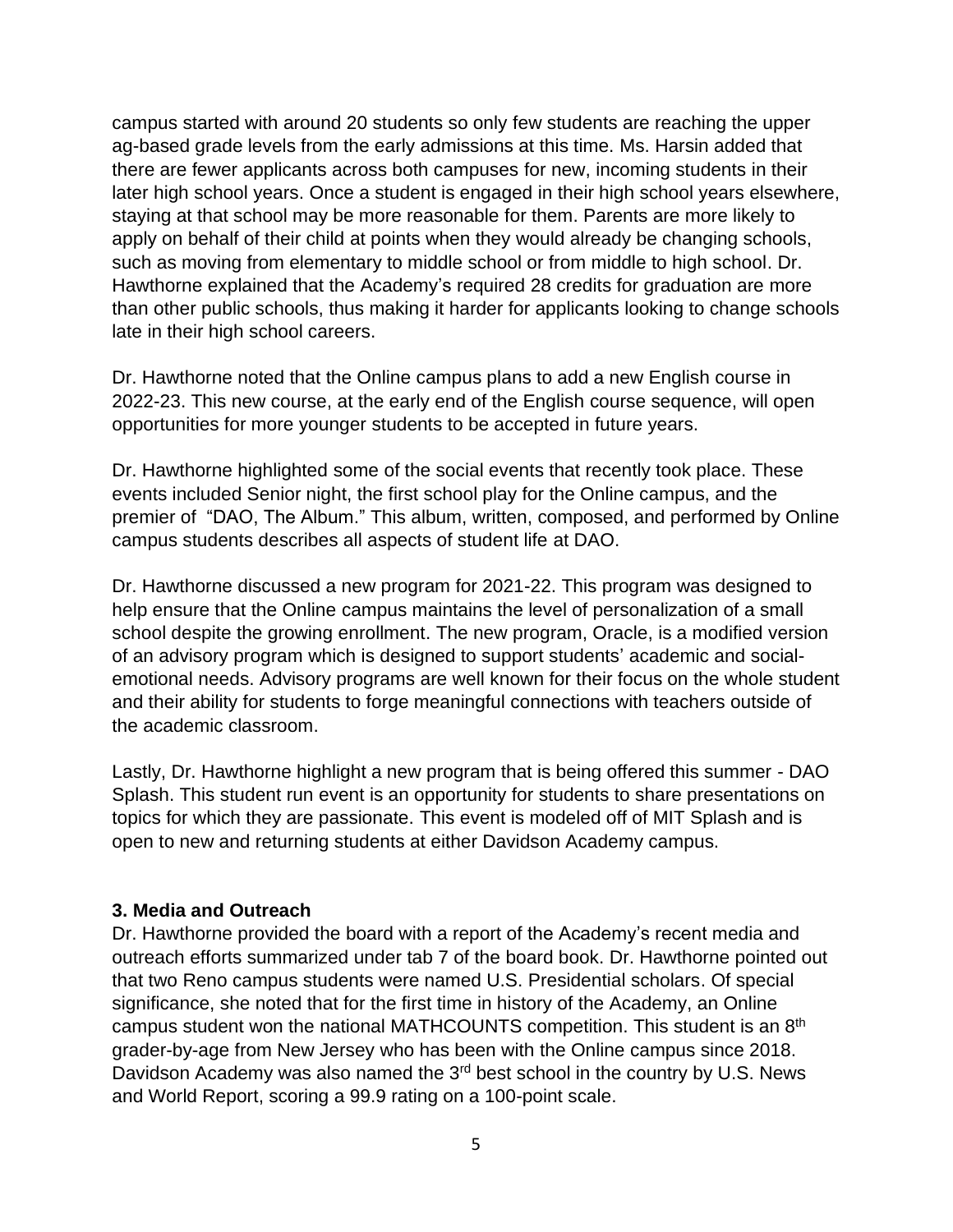Dr. Hawthorne concluded TAB 7 noting that website traffic March through May was the highest traffic period ever and they are moving up in keyword rankings in multiple categories that are relevant. The Academy is replacing its current website. This project will be completed in August.

### **G. General Business**

Mr. Herron referred board members to tab 8 of their board books for a copy of the audit engagement letter dated, April 14, 2021, from Holthouse Carlin & Van Trigt LLP (HCVT) for the fiscal year about to conclude. Mr. Herron recommended the board retain HCVT to perform the audit, adding that wording and engagement are identical to last year except for the addition of the dispute resolution clause, and that all noted is a better provision for both parties, also pointing out the fee is up \$750 from prior year. Mr. Herron commented that this firm knows the Academy, has a good relationship and understands the financial statements, as well as the requirements of the Nevada Department of Education. They understand the Academy's internal controls and can meet the timing needs to get the audit done and submitted to the state in appropriate time.

Mr. Herron asked for a motion to engage HCVT as the Academy's auditors for fiscal year 2020-21. A motion was made and seconded and Mr. Herron invited further discussion from the board. There was no further discussion, and the motion carried unanimously.

Mr. Herron now referred board members to tab 9 of the board book for a copy of the notice of public budget hearing, minutes from the hearing held on May 10, 2021, and the tentative budget for the 2021-2022 fiscal year. Mr. Herron noted that Karin Dixson, Controller for the Davidson Academy, was the person primarily responsible for preparing the tentative budget and that the state-mandated forms were utilized.He thanked Ms. Dixson for her leadership on this project. Mr. Herron confirmed that the required public hearing for the presentation of the budget had taken place in a virtual setting. No comments from members of the public were submitted.

Mr. Herron continued with tab 9 showing the summary of tentative budget page, and explained to the board this reflects both Online and Reno campuses separately and that they are consolidated for state purposes. Mr. Herron stated there is no request for a revision to current year's budget, payroll came within 2% of budget of current year, health insurance increases have been modest, and there were no unexpected capital expenditures this year.

The current year concluded with 156 Reno students, 71 Online students, vs. 155 and 65 budgeted respectively. The proposed budget for 2021-2022 is based on 145 Reno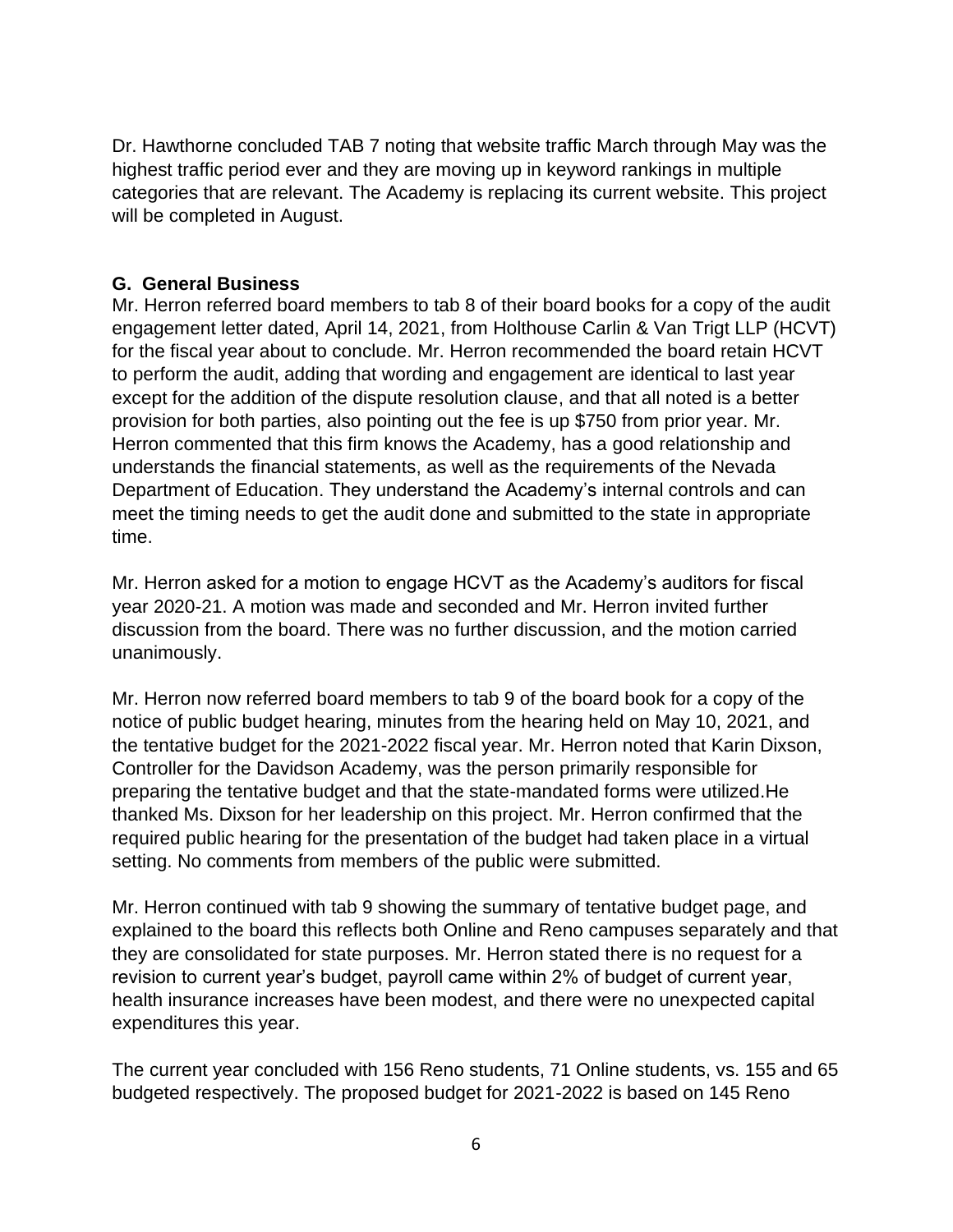students and 80 Online students among those are Nevada students who do not pay tuition. The total tentative budget is \$6,299,900 with \$1,414,400 from the state, \$1,118,500 coming from tuition for the Online campus, and \$3,612,000 from Bob Davidson. Mr. Herron also mentioned that state support is up year-over-year, tuition is up as well, with Mr. Davidson's support down just slightly.

Mr. Herron commented to Jhone Ebert regarding state support that SB439 is now approved by both Chambers and appears to dramatically change the way state support is calculated. Ms. Ebert responded that SB439 moves the pupil formula forward, identifies pupils and their funding needs. The Academy would be moving forward with this pupil-centered formula and the goal is for no school district to move backwards in funding. Mr. Herron thanked Ms. Ebert for the hard work put into SB439.

Mr. Herron continued in tab 9 with expenditures by type and function stating total expense budgeted at \$6,516,720 up \$654,000 from prior year. Wages and benefits account for majority of expenditures, and includes a 3.2% average wage increase and a 6% increase in health benefits which will not be negotiated for a few more months. The budget reflects new humanities instructors at each campus, a new math instructor for the Online campus, a special education staff member to work across both campuses, a teaching assistant for the Online campus, and a student support staff member for each of the two campuses; other expenses are relatively unchanged.

Richard Trachok asked Mr. Herron if there is a shortfall from revenues vs. anticipated expenditures, and if so, how is that covered? Mr. Herron replied that those are non-cash items. Ms. Dixson also added that those include pre-paid rents.

Brian Krolicki asked for clarification on the online tuition number, pointing out the State of Nevada contribution of \$131,250 for online kids in Nevada, how does that work and will it put a burden on charitable contributions as we continue to grow? Mr. Herron stated that the Academy does not charge tuition for Nevada residents but does collect the DSA funding. Mr. Krolicki asked if the tuition charged to out of state students is enough to cover their costs? Bob Davidson explained that he was hoping for some efficiency of scale, and in the future, there will be a break-even point on Online school.

A motion to approve the proposed budget for the 2021-22 fiscal year was made and seconded. There was no further discussion by the board and the motion carried unanimously.

Mr. Herron reminded the board of the upcoming board meeting dates on September 20 and November 8, requiring their attendance.

#### **H. Public Comment**